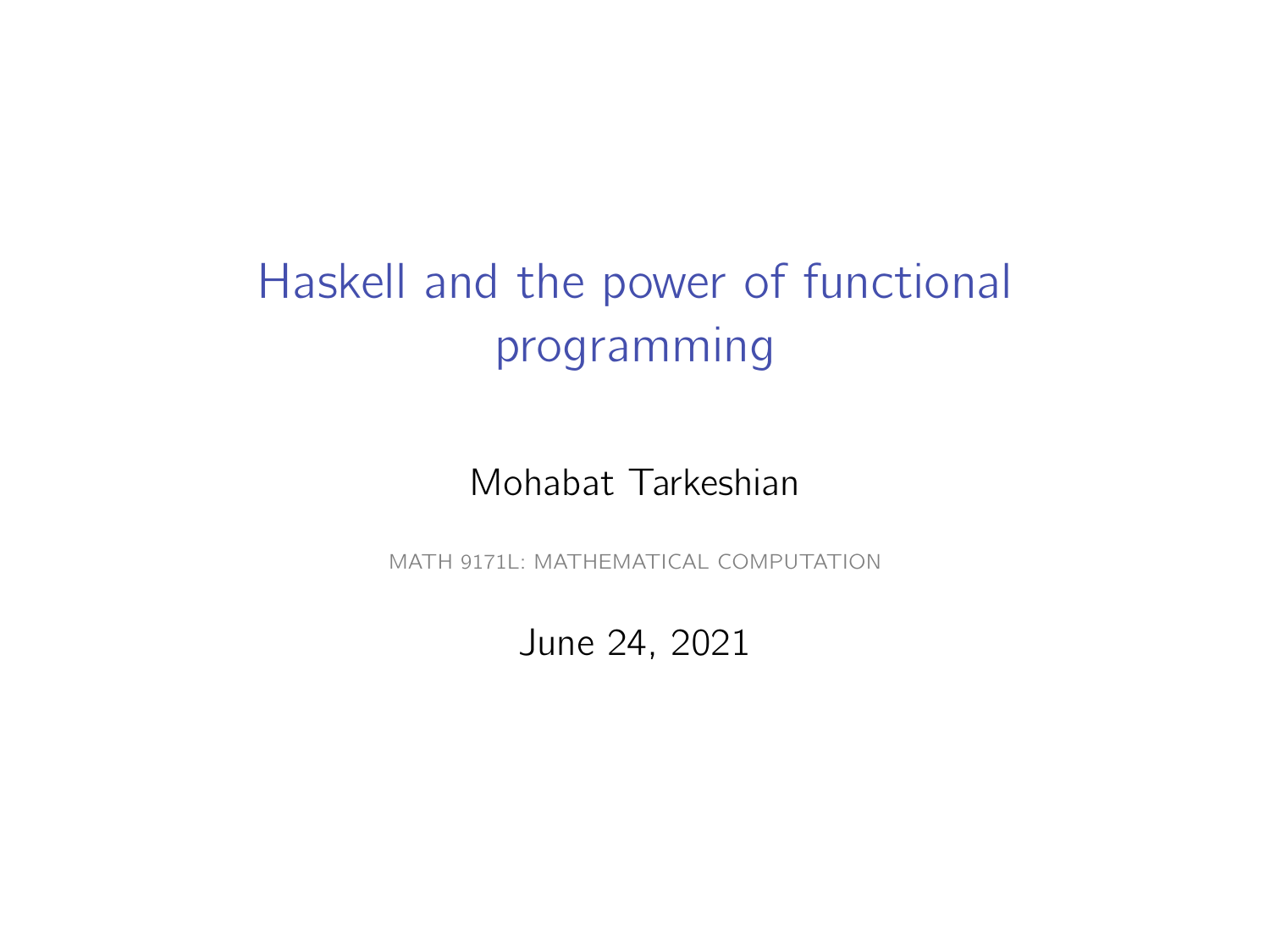## **Overview**

- 1. A little history
- 2. Applications in the "real" world
- 3. Why functional programming?
- 4. The basics
- 5. Lazy evaluation
- 6. Examples and demoing Haskell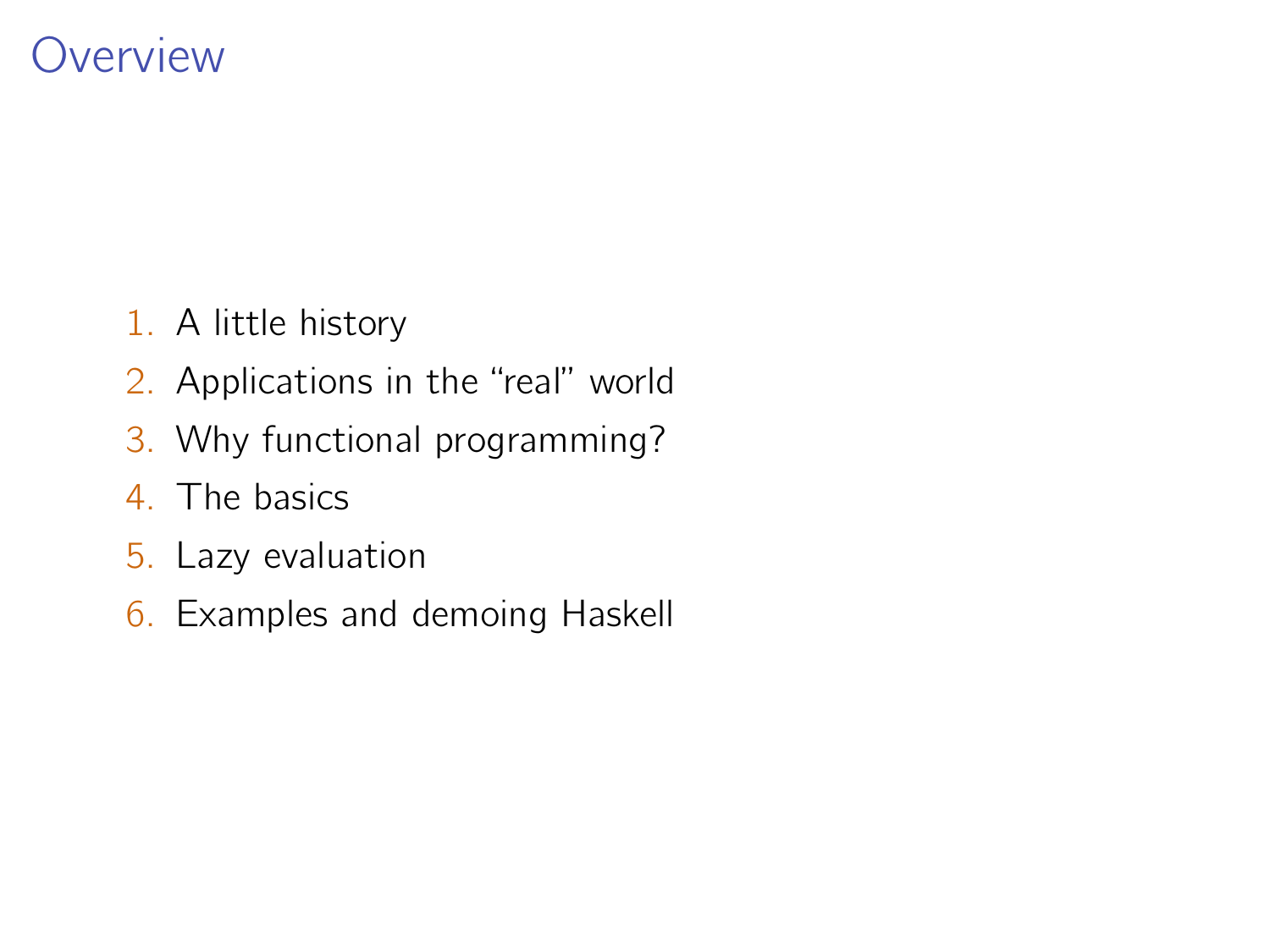# A little history

- $\triangleright$  First Haskell Language Report: 1990
- Stable release: 2010
- $\triangleright$  Widely used in teaching, research, and industry
	- **Annual research conference: ACM Haskell Symposium**
- $\triangleright$  A statically typed functional programming language
- $\triangleright$  Lazy evaluation and typeclasses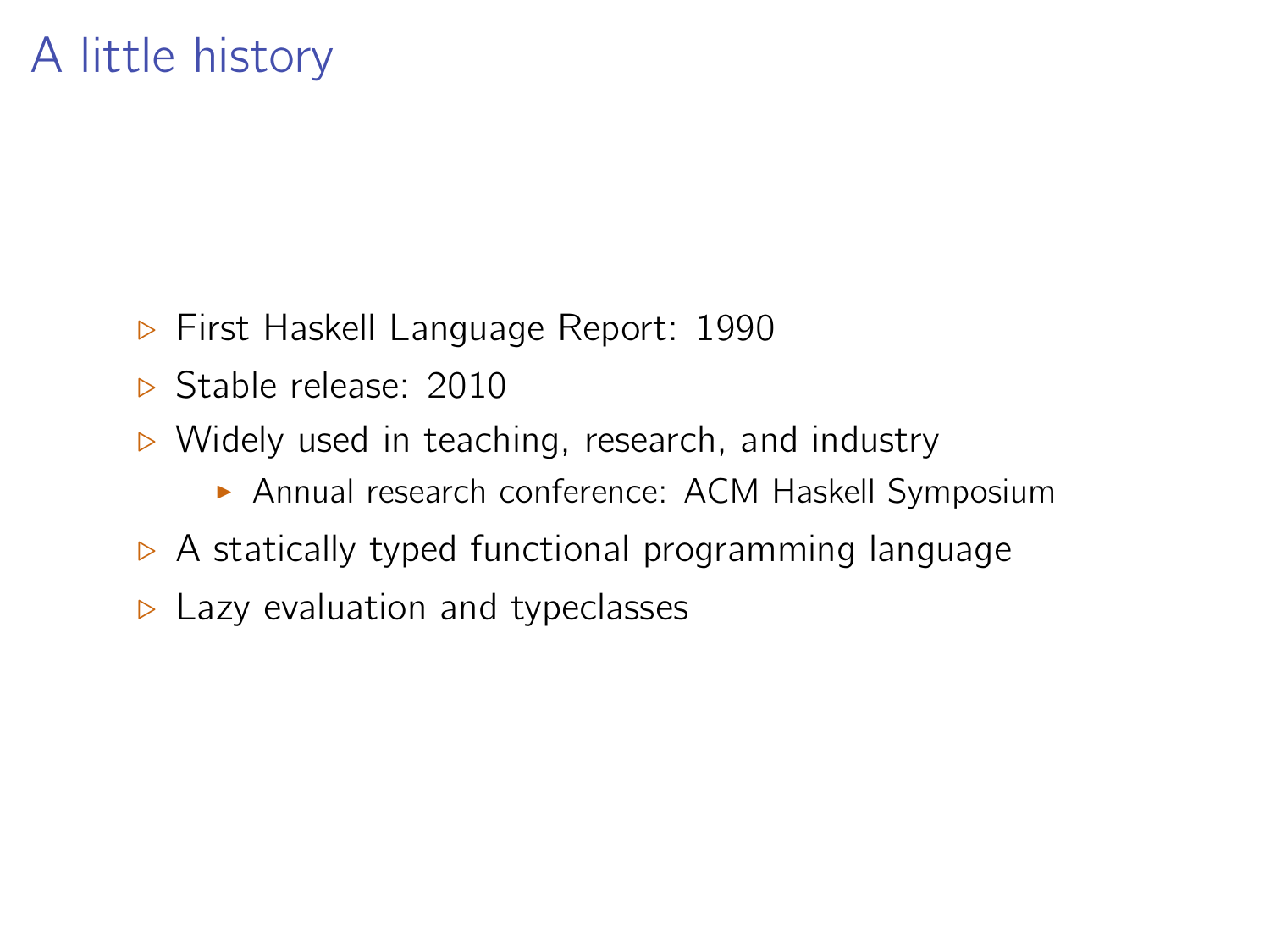# Motivation: The "real"-world

- $\triangleright$  Game position optimization
- $\triangleright$  Document conversion (Pandoc)
- Extracting LaTeX code from a handdrawn symbol (Detexify)
- $\triangleright$  Extracting music chords (Chordify)
- $\triangleright$  Internal IT infrastructure (Google)
- $\triangleright$  Multicore parallelism (Intel)
- $\triangleright$  Secure contract signatures (Scrive)
- $\triangleright$  Blockchain and cryptocurrency (Cardano & Ada)
- $\triangleright$  Supply chain optimization (Target)
- **▷ Copilot project (NASA & Galois Inc.)**
- $\triangleright$  Mobile electronic health records (Factis research)
- $\triangleright$  Building declarative animations (Reanimate)

## A fun fact: Haskell is written in Haskell!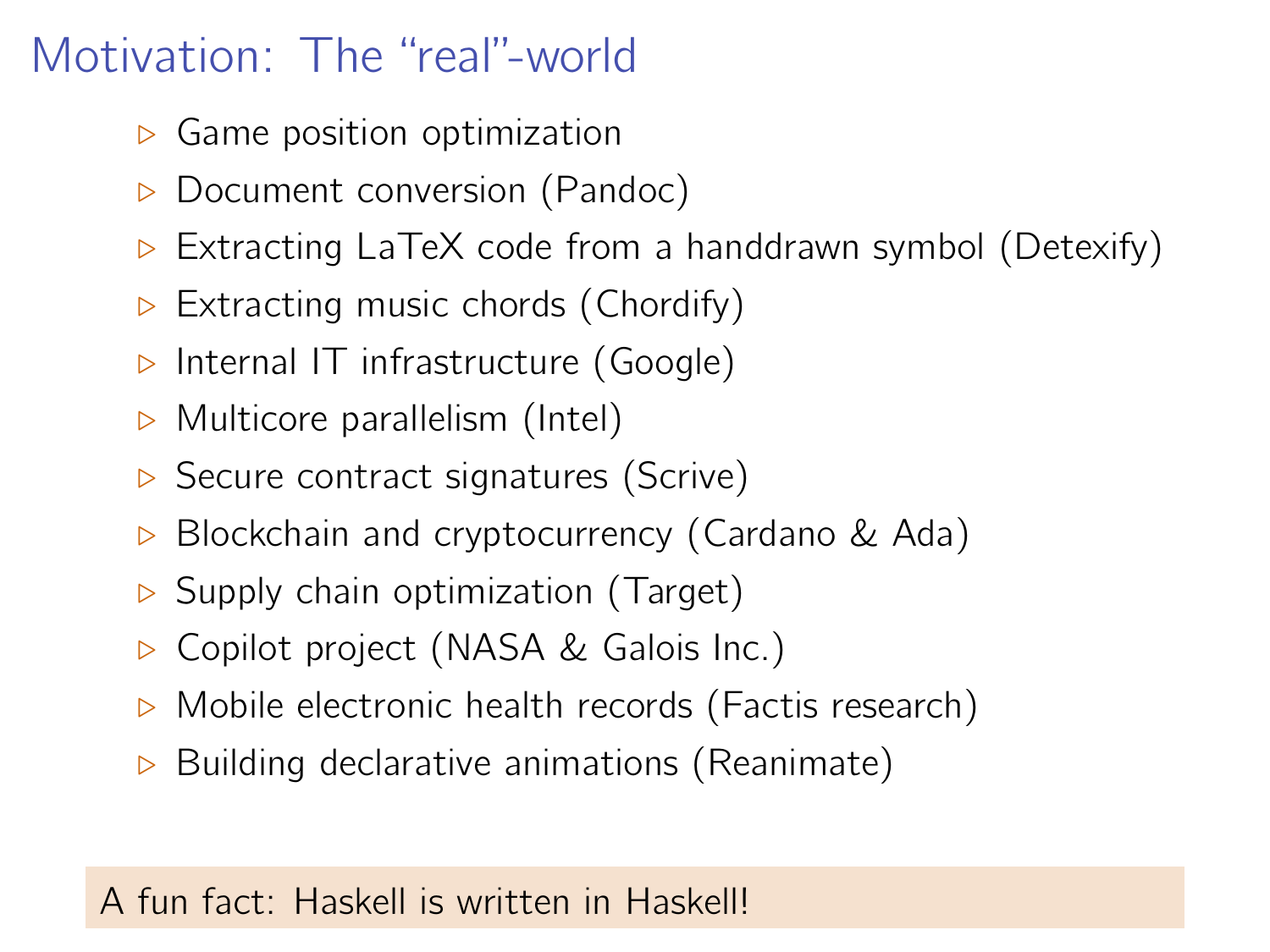# Functional vs imperative programming

#### Imperative programming

- $\triangleright$  Define a sequence of executable tasks
- $\triangleright$  Variables can change their state while executing functions
- $\triangleright$  Control flow structures for repeating some action several times
- $\triangleright$  Sequential thinking

### Functional programming

- $\triangleright$  Define what things are everything is encoded as a function
- $\triangleright$  Variables are static
- $\triangleright$  Functions do not have 'side-effects'
	- $\blacktriangleright$  But... we can interact with the real-world using an I/O action
- $\triangleright$  Glue any number of functions and programs together: modular thinking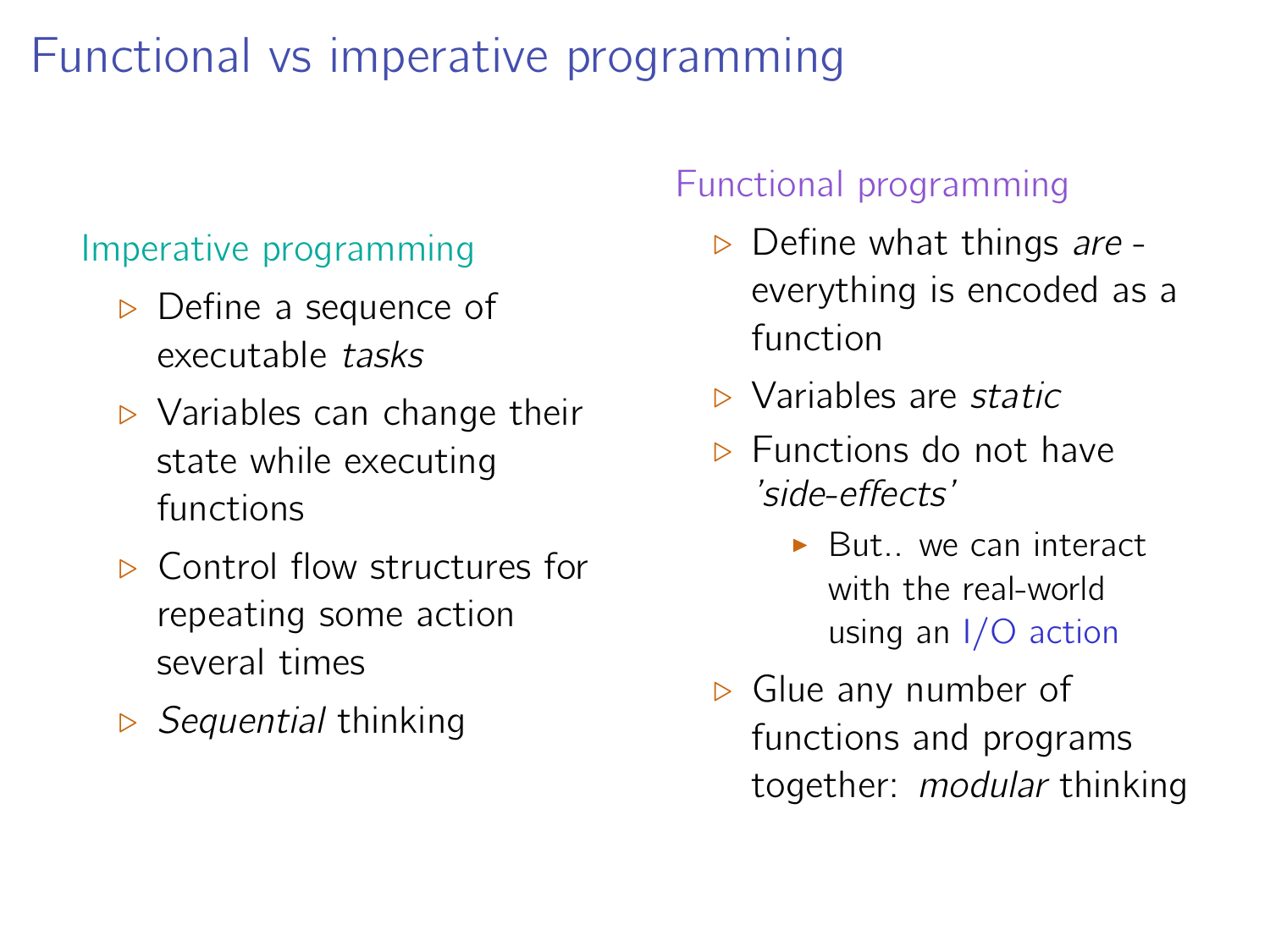## The basics

### How are functions defined?

- 1. Indicate the input and output types (not strictly necessary)
- 2. Function name
- 3. A space
- 4. Input parameters
- 5. Output
	- $\blacktriangleright$  Might include pattern matching

```
double :: Int -> Int
double n = 2 * nfactorial :: (Integral a) => a \rightarrow afactorial 0 = 1factorial n = n * factorial (n-1)
```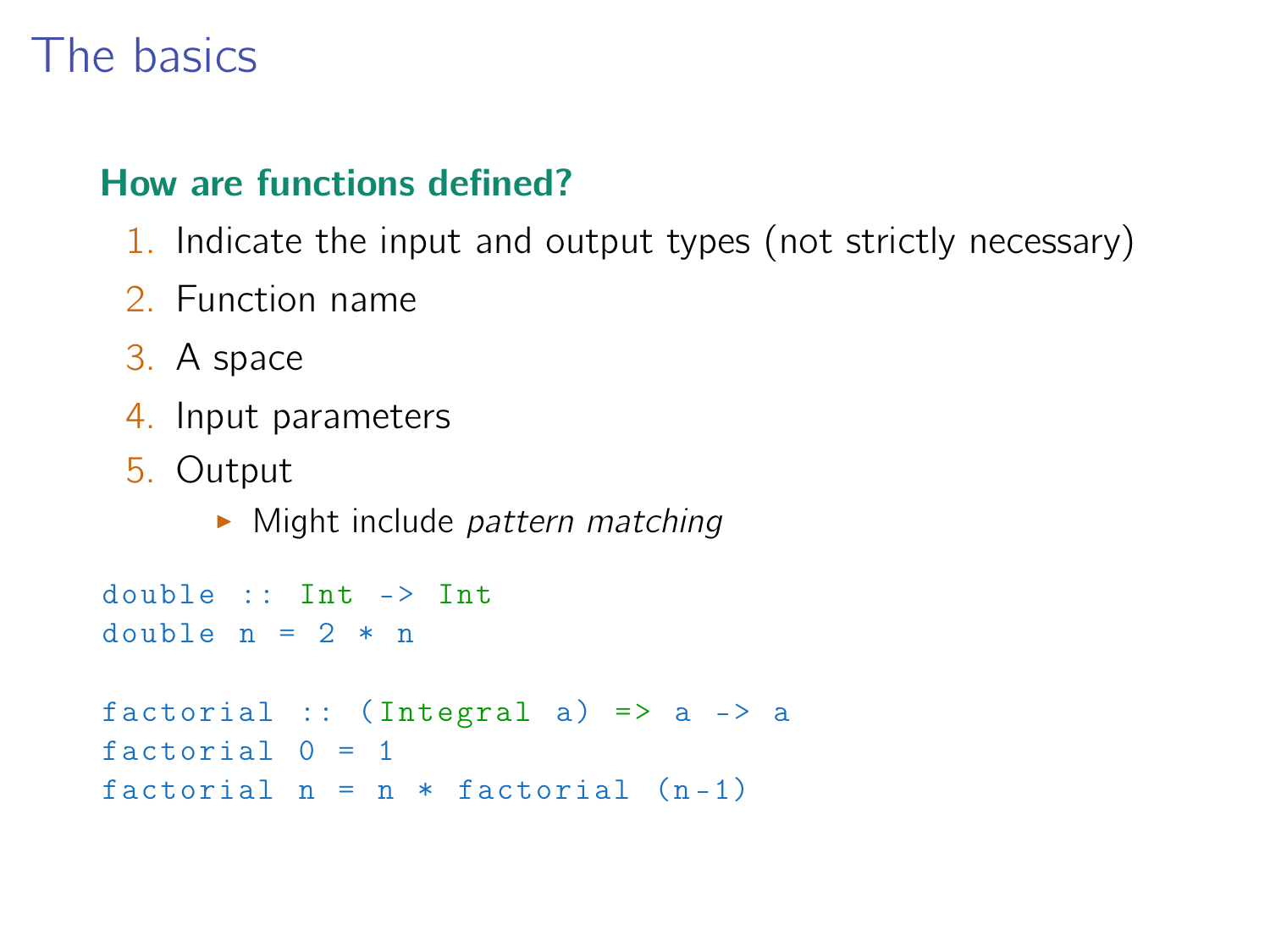List comprehension and infinite lists: The way you want it to be

 $\triangleright$  Encode sets as we would mathematically

```
list1 :: [Int]
list1 = [2*x | x \leftarrow [1..10], 2*x \ge 12]removeLowercase :: String -> String
removeLowercase st = \begin{bmatrix} c & c & c - st \\ c & d & d \end{bmatrix} ('A'..'Z
    ']]
```
 $\triangleright$  Can define *infinite lists* 

[1 , 2..]  $[2, 4..]$ 

But how does this work?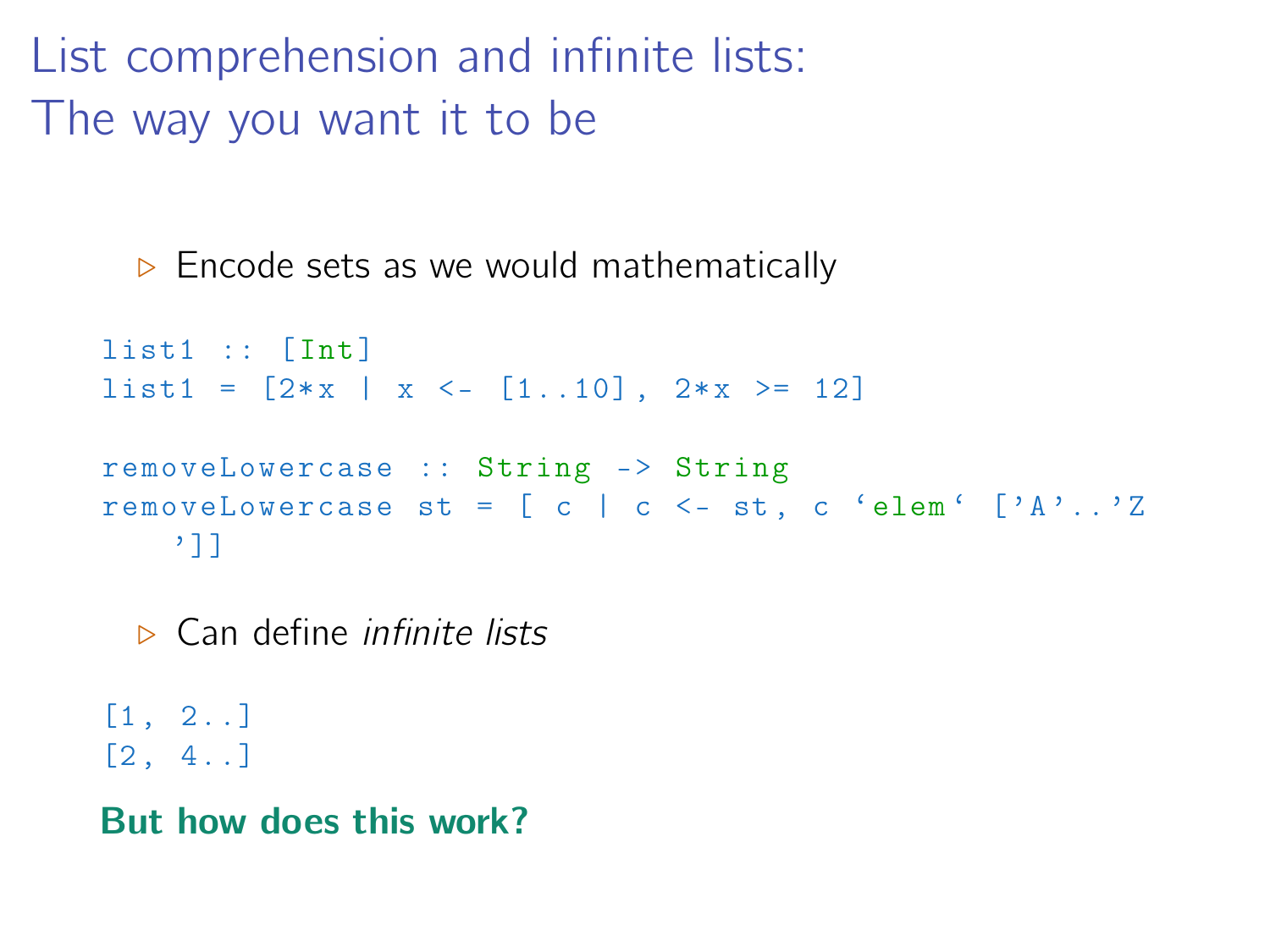- $\triangleright$  Unless something is necessary, it is not evaluated
	- $\triangleright$  Will not compute every element of an infinite list to invoke a function that only requires a finite subset
- **E** Avoids infinite recursion
- $\triangleright$  Efficiency it's complicated
- $\triangleright$  Thinking mathematically in "thunks"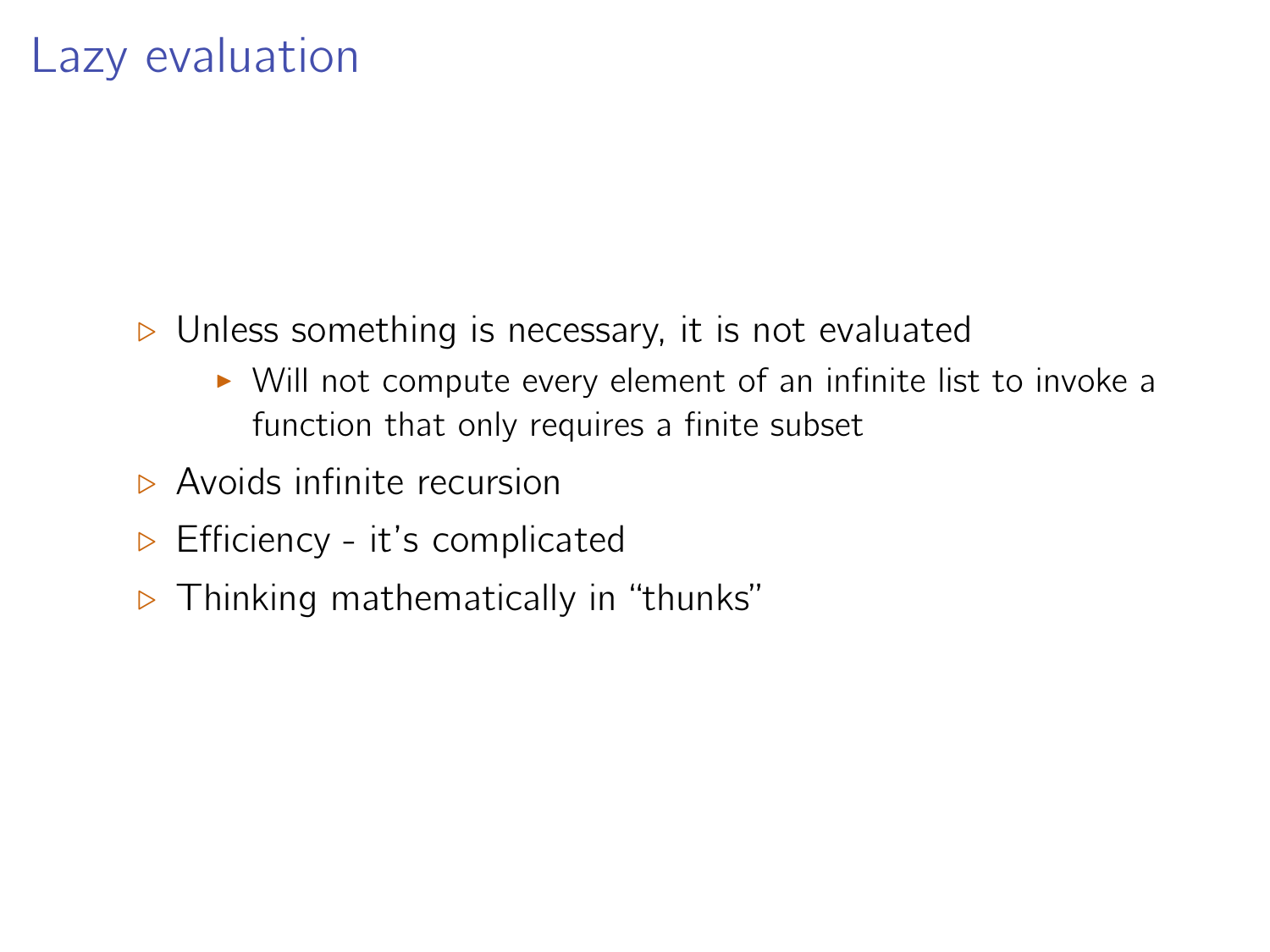# Examples using Emacs and ghc

- $\triangleright$  "Invalid" computations
- $\triangleright$  Infinite structures:
	- $\blacktriangleright$  N
	- $\blacktriangleright$  Primes
	- $\blacktriangleright$  The Fibonacci numbers
	- $\triangleright$  Cycles
- $\triangleright$  A tree as a functor